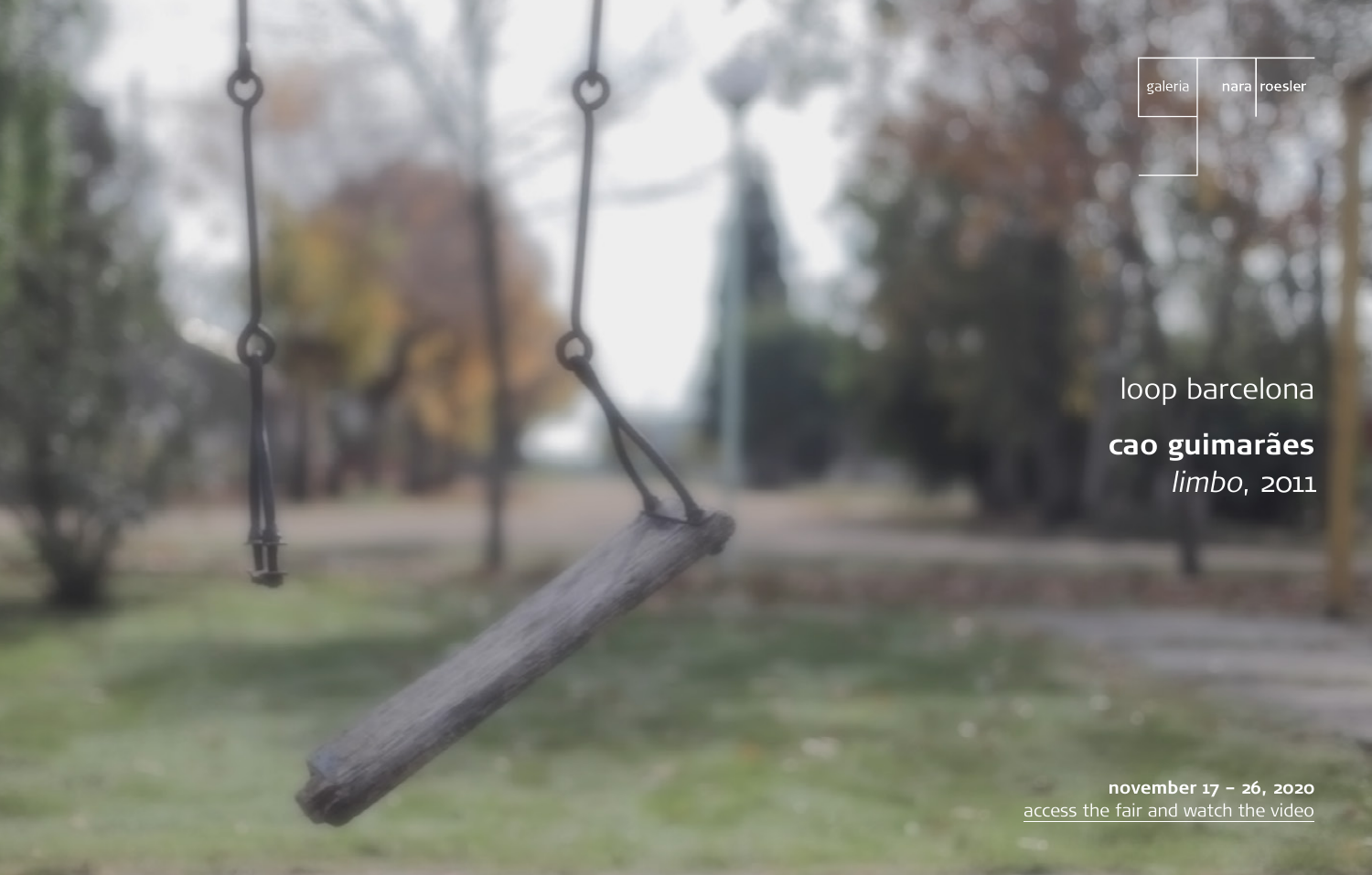On the occasion of LOOP Fair, **Galeria Nara Roesler** is pleased to present **Limbo** (2011) by Brazilian artist **Cao Guimarães**. Cao Guimarães' work derives from an expanded engagement with cinema, characterized by ample travelling, or roaming, through which the artist constructs a visual inventory of everyday life, a lexicon of moments of poetic banality.

Limbo is a short film set in the Pampas—a southern region of South America, which encompasses parts of Brazil, Uruguay and Argentina—characterized by vast, dry grasslands. In his work, Guimarães focuses on empty playgrounds in the region, capturing ghostly moments throughout the day where the children's swings and other playing equipment move on their own, pushed by an invisible presence. With this, the artist engages with notions of absence, isolation, and stagnation—not only characteristic of the region due to its arid, deserted, and seemingly boundless nature—but also as a form of reflection on the in-between, on the notion of endless stand by, and of suspension of time. This idea is further evoked through the title: in catholic religion the term designates a space of infinite wait for unbaptised children, who can neither attain heaven nor hell and thus, remain in between forever.

In his own words, the artist describes his piece as a contemplation on: 'A place out of place, a place in between. A hole in space and in time. A Playground for those who came before, and those who left early. An eternal windy Sunday.'

**[access the fair and watch the video](https://loop-barcelona.com/artist-video/limbo-cast/)**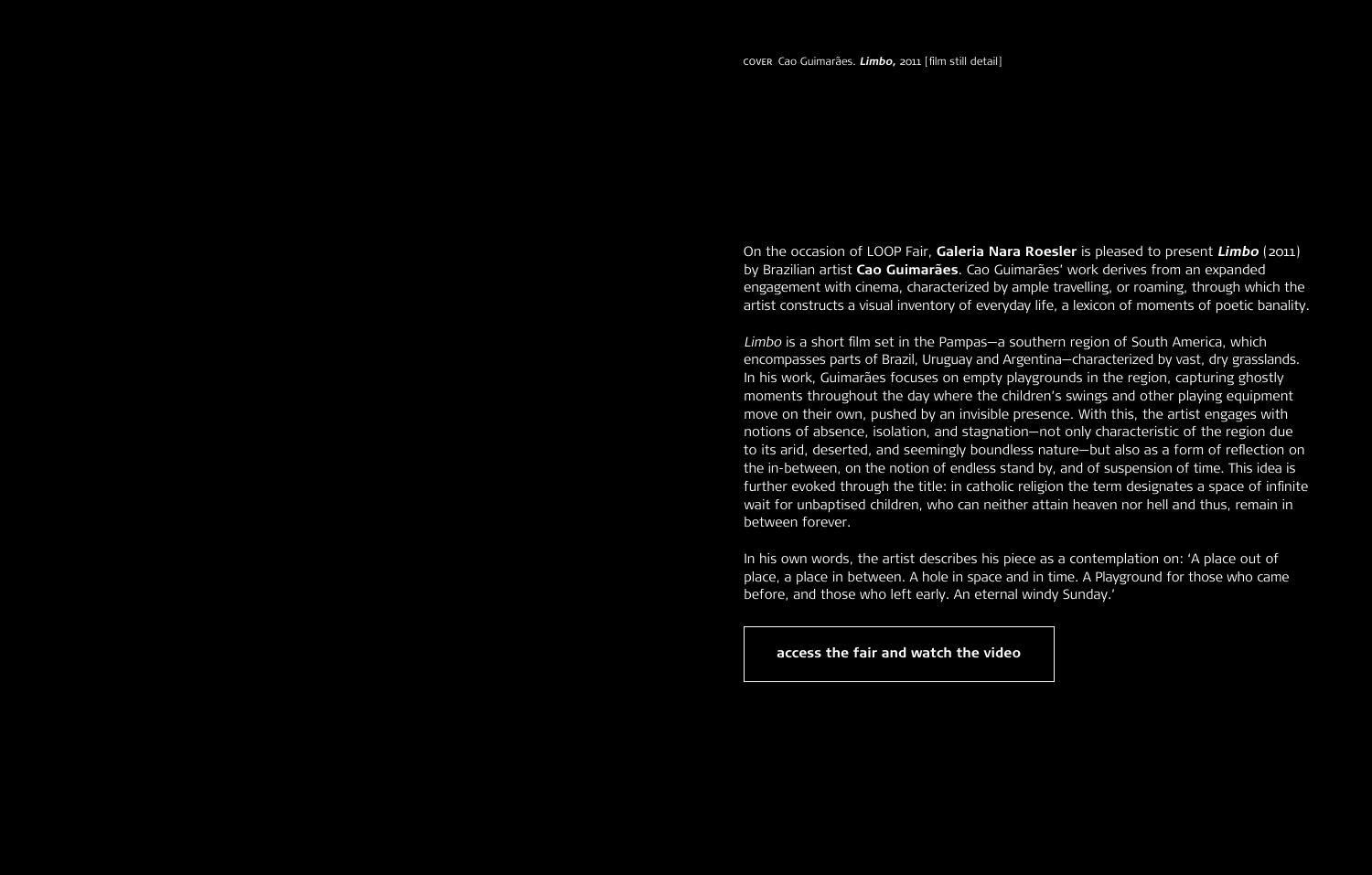

Cao Guimarães. **Limbo**, 2011 (video still). Digital video Full HD. Edition of 5 + 2 AP. 17'00".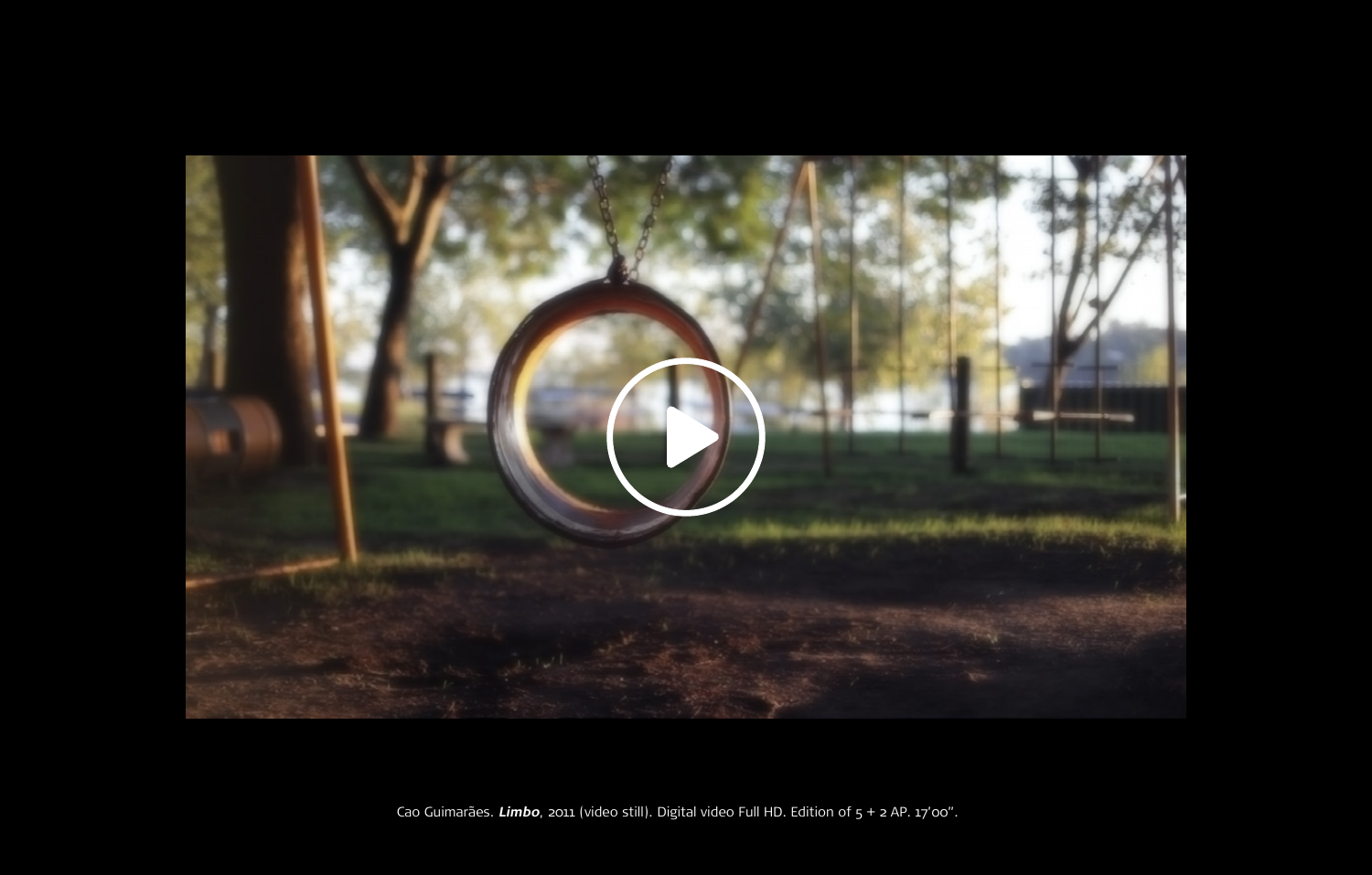# **cao guimarães**

b. 1965, Belo Horizonte, Brazil | lives and works in Montevideo, Uruguay **[visit the artist's page](https://nararoesler.art/en/artists/36-cao-guimaraes/)**

Cao Guimarães' work derives from an expanded approach towards cinema, initiated during an inceptive moment in video art in Brazil. The artist transitions between formats such as super-8, 16 or 35 mm filmstock and video,while using cinematic and contemporary artistic language. His imagery creates an inventory of distinct and perhaps visually intriguing moments of everyday life, such as ants carrying confetti after Carnival, or soap bubbles floating along the corridors of an empty house. In documenting the ordinary, the artist finds poetry in places where it wouldn't be immediately recognisable, expanding the conceptual lexicon of the documentary as a cinematographic genre.

Cao Guimarães also experiments with photography, notably in his series titled Gambiarras, where his work focuses on the makeshift culture of creatively shifting the function of objects while solving problems of everyday life. Most recently, he has also developed the photographic series Retroatos, through which Guimarães investigates and subverts the notion of the portrait by obliterating the subjects' faces and thus, offering the opposite of traditional portraiture. The artist's ability to improvise during his creative process, allows him to capture objects and situations with a sense of fascination and curiosity that shifts the viewer's attention and understanding of the banal. Despite the static nature of photography, the seriality in Guimarães' works allows for a sense of sequence and juxtaposition of still images that mirror narrative aspects of a film, offering series that could be understood as fragments, or frames from one of the artist's films.

Guimarães' films have been exhibited in several festivals such as the Berlin International Film Festival (2014), the Sundance Film Festival (2007), the Cannes Film Festival (2005) and the Rotterdam International Film Festival (2005, 2007 e 2008), amongst others.

### **selected solo exhibitions**

- Espera, Instituto Moreira Salles Paulista (IMS-Paulista), São Paulo, Brazil (2018)
- Ver é uma fábula, Centro Dragão do Mar de Arte e Cultura (CDMAC), Fortaleza, Brazil (2018) • Instituto Itaú Cultural, São Paulo, Brazil (2013); Galerie Anita Beckers, Frankfurt am Main,
- Germany (2013)
- Estética da gambiarra, Sesc Interlagos (2015), São Paulo, Brazil (2015)
- Cao Guimarães, Museu de Arte da Pampulha (MAP), Belo Horizonte, Brazil (2008)

# **selected group exhibitions**

- 7ª Bienal Internacional de Arte Contemporáneo, Spain (2018)
- Art and Space, Guggenheim Bilbao Museum, Bilbao, Spain (2017)
- Video Art in Latin America, II Pacific Standard Time: LA/LA (PST: LA/LA), LAXART, Hollywood, USA (2017)
- 34º Panorama da Arte Brasileira, Brazil (2015)
- From the Margin to the Edge: Brazilian Art and Design in the 21st Century, Somerset House, London, United Kingdom (2012)

## **selected collections**

- Fondation Cartier Pour L'art Contemporain, Paris, France
- Museu de Arte Moderna de São Paulo (MAM-SP), São Paulo, Brazil
- Museum of Modern Art (MoMA), New York, USA
- Solomon R. Guggenheim Museum, New York, USA
- Tate Modern, London, United Kingdom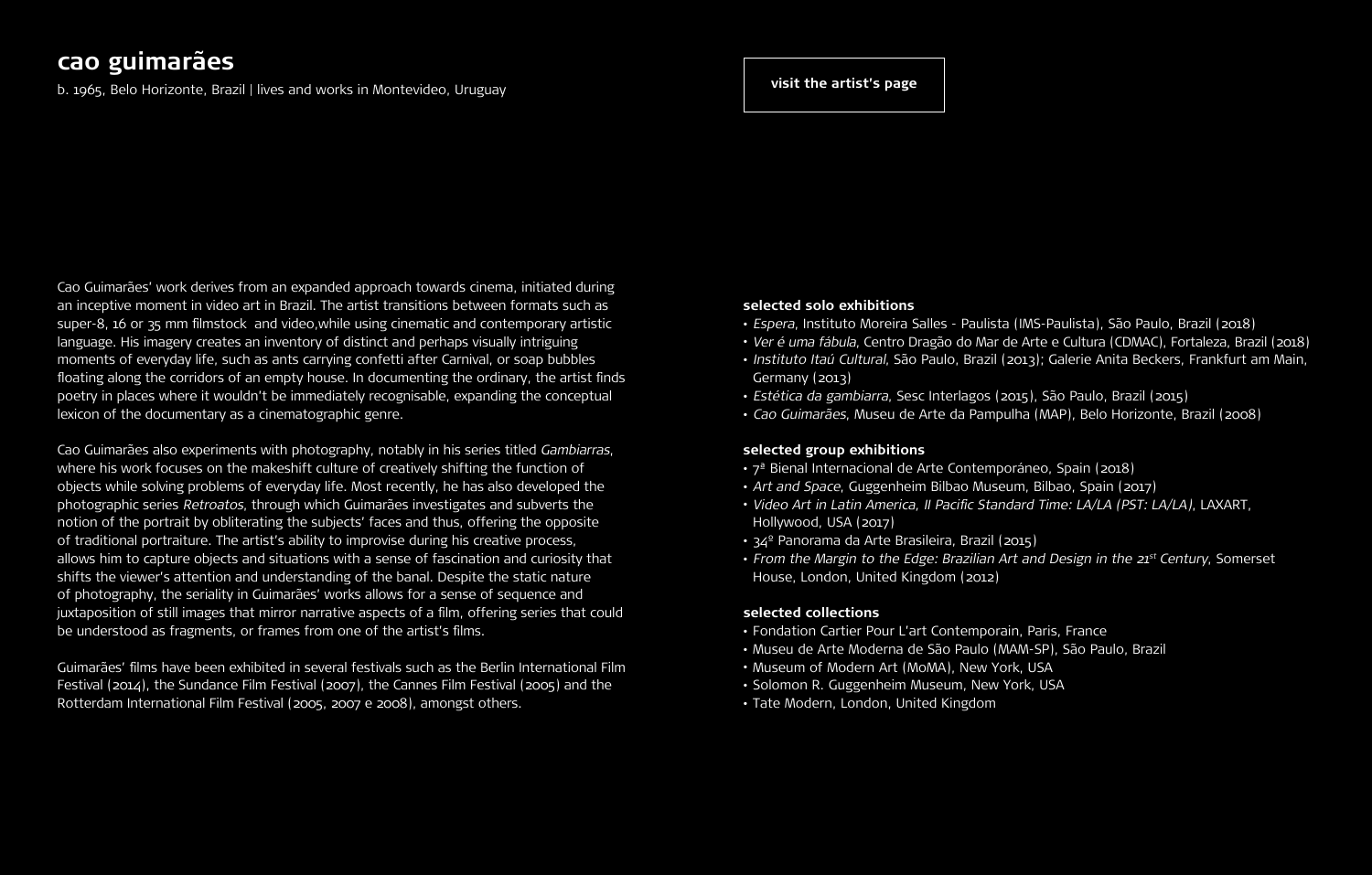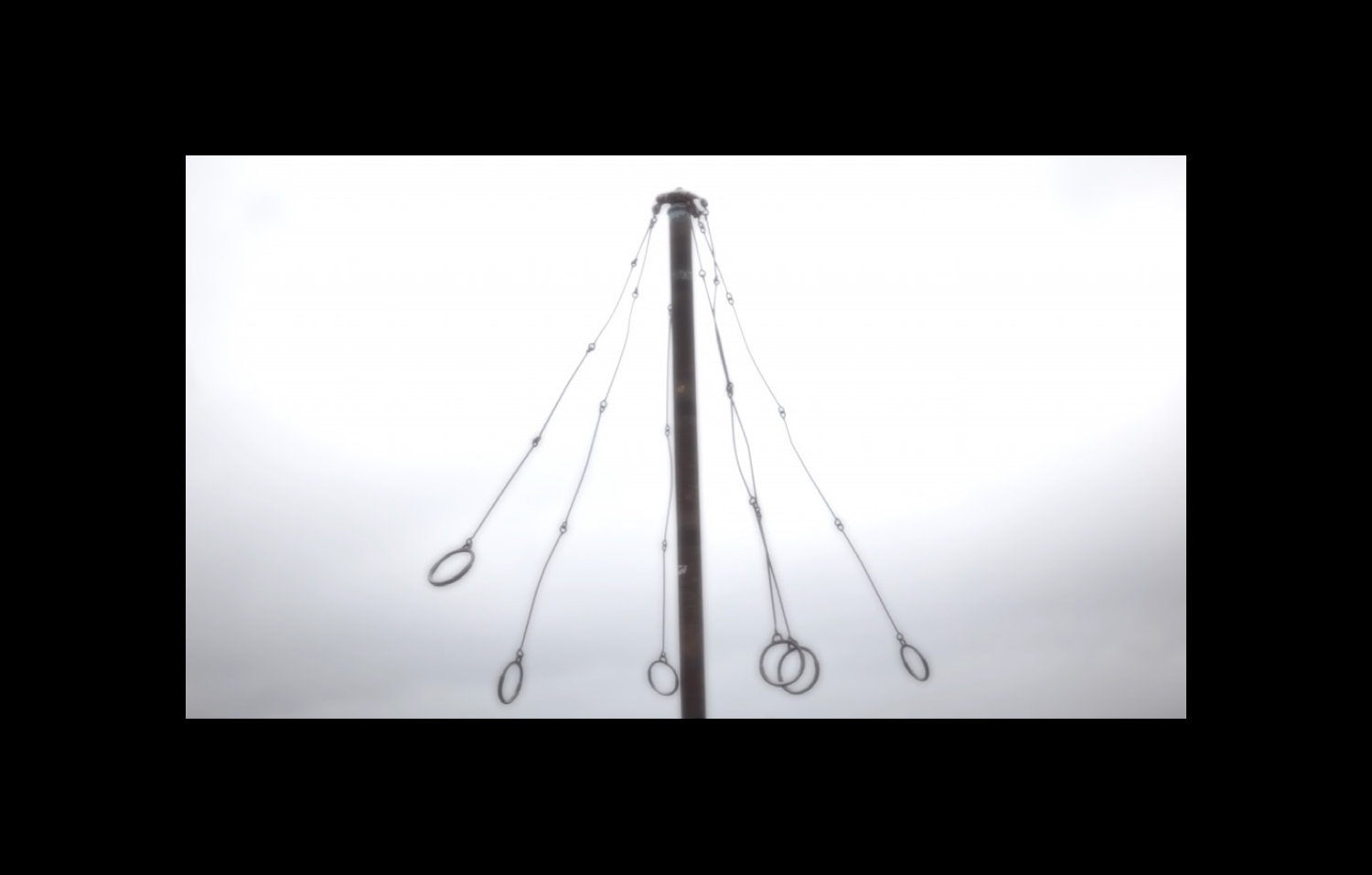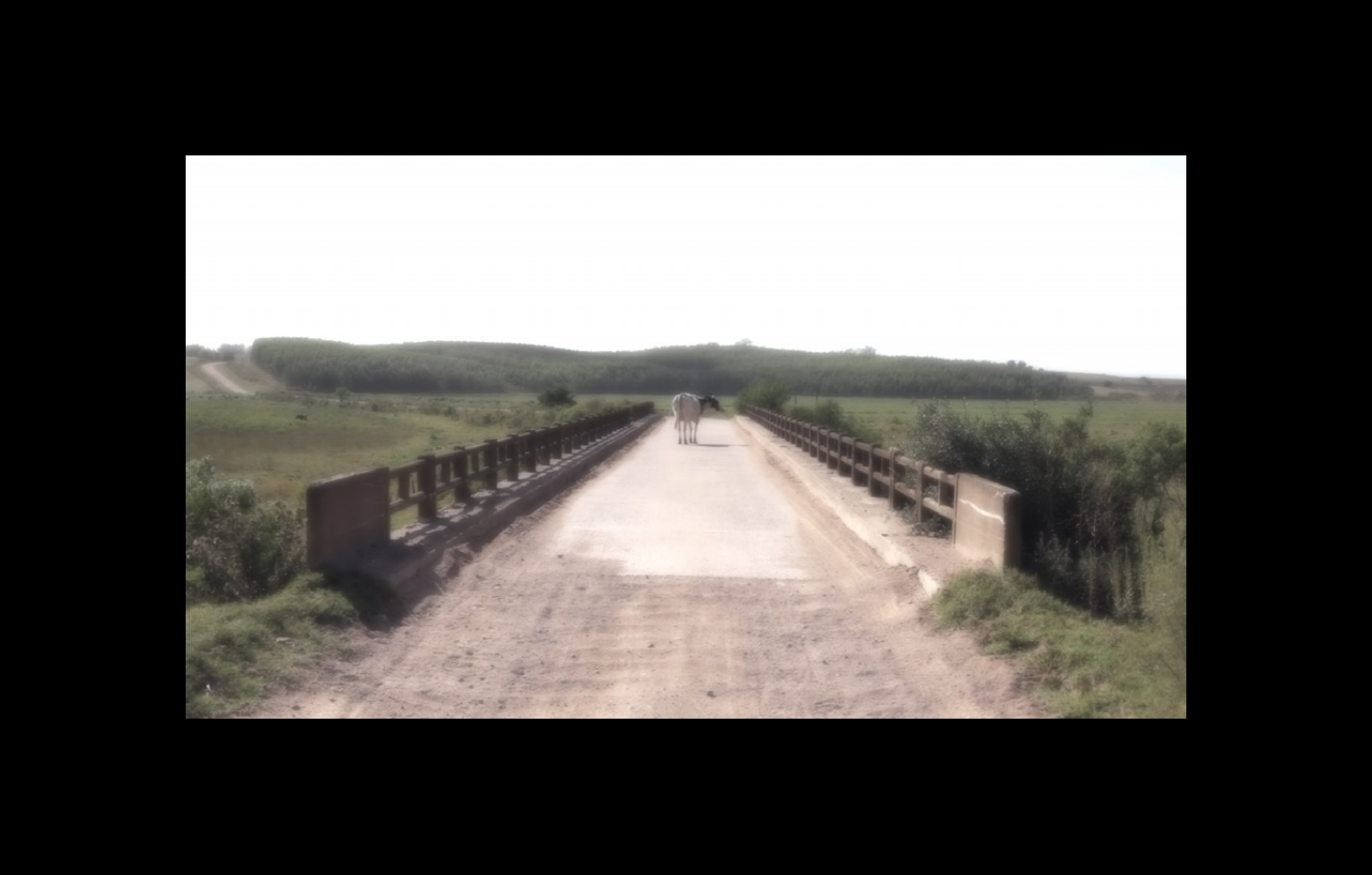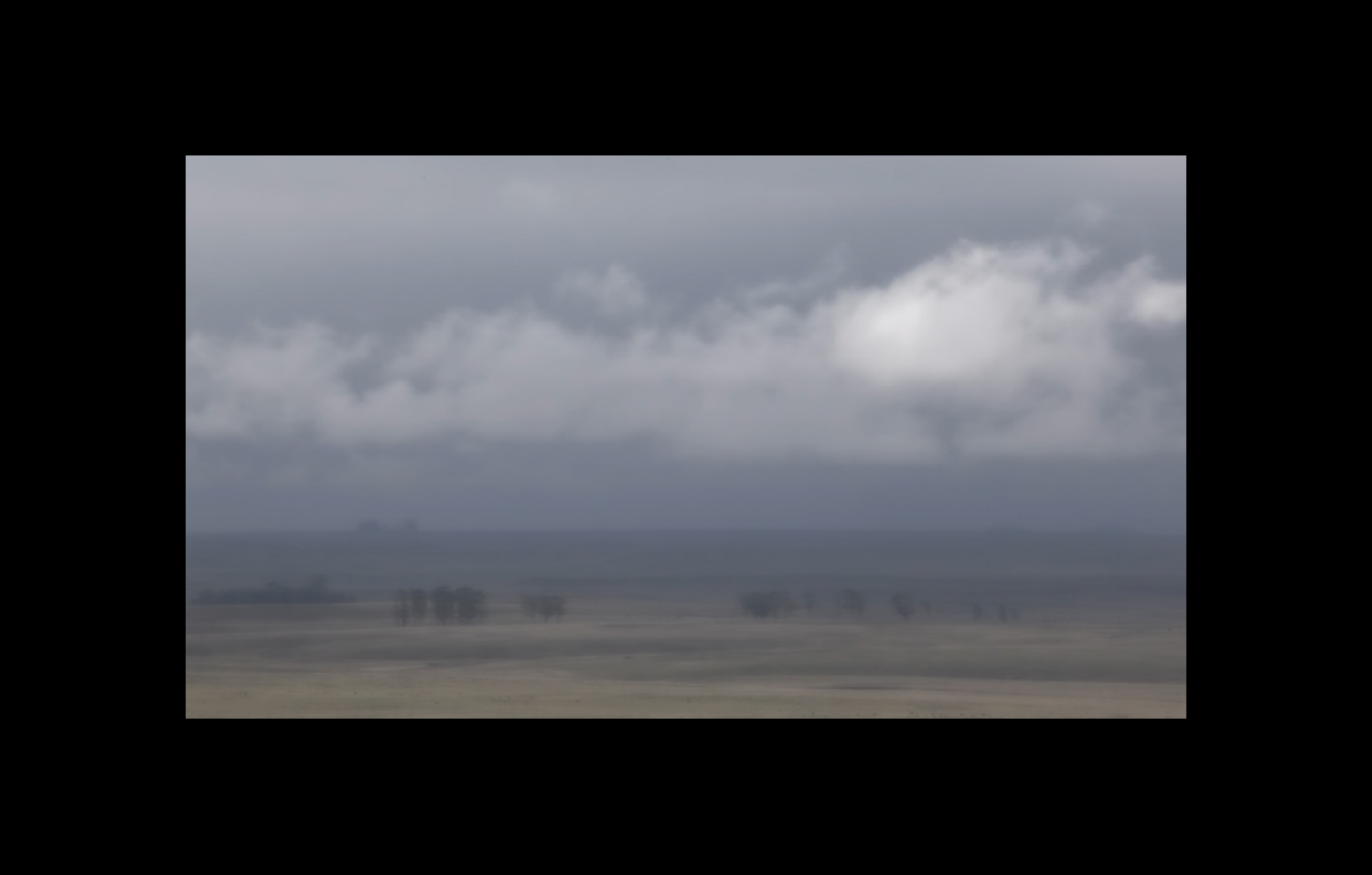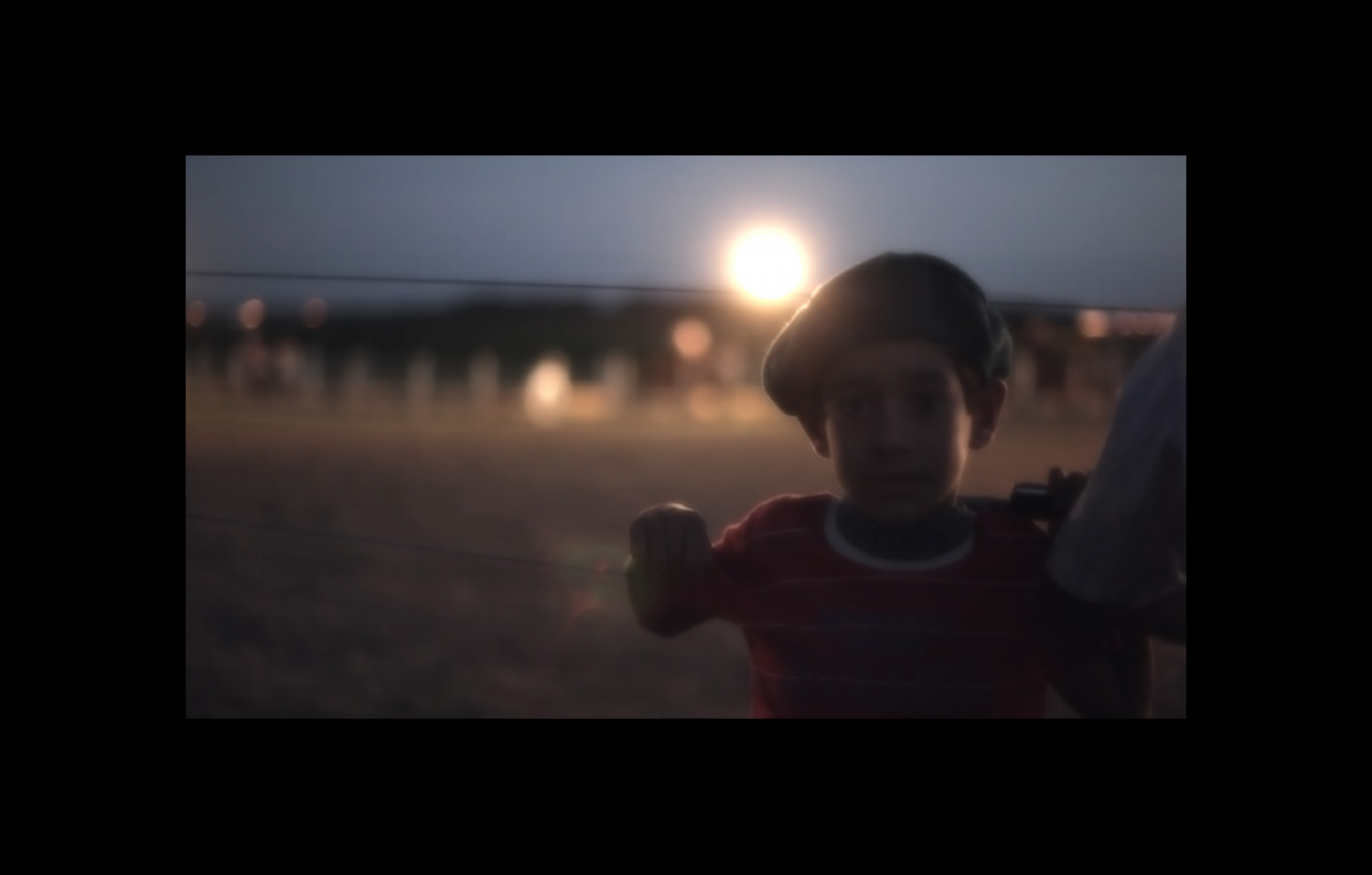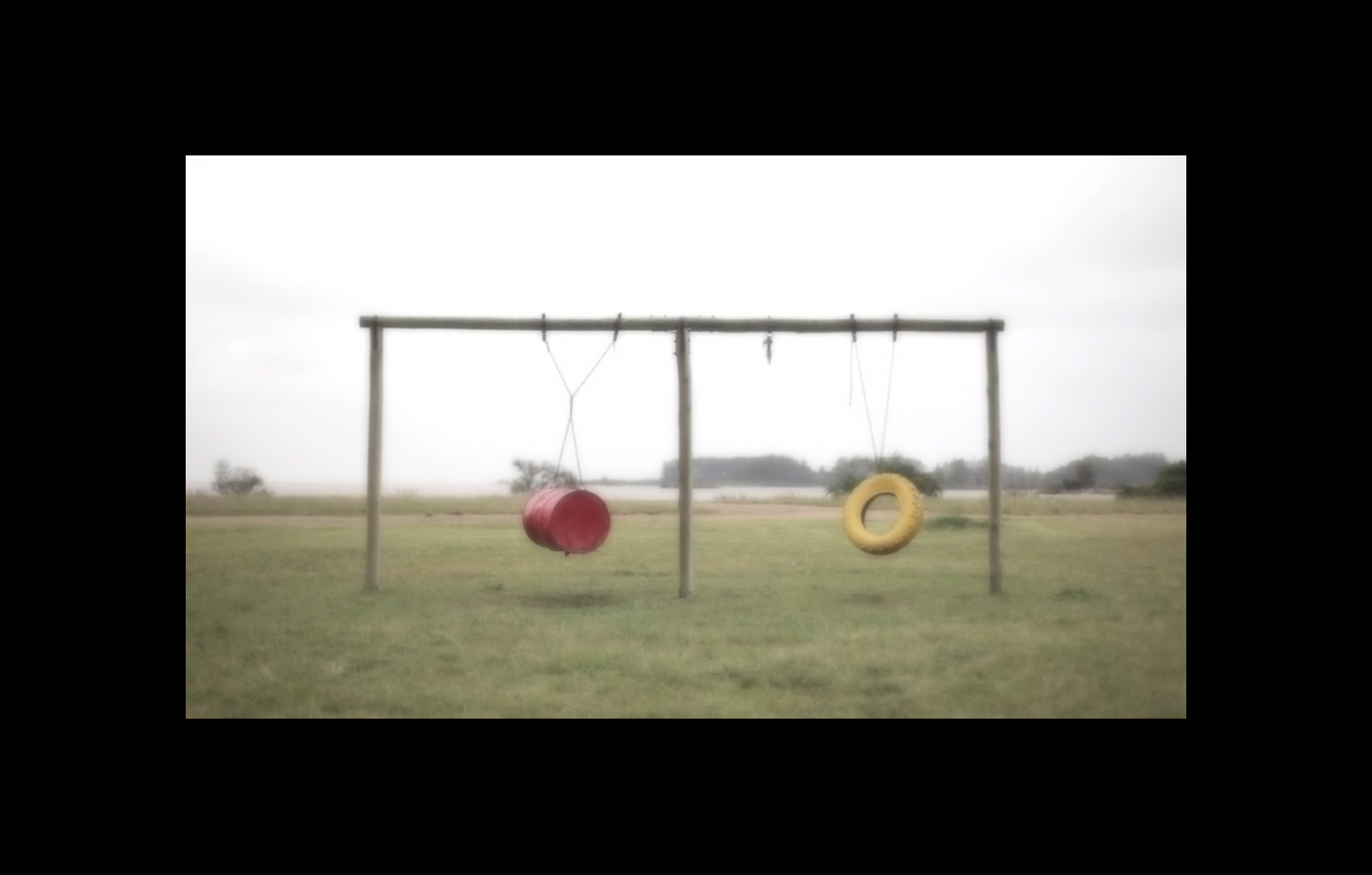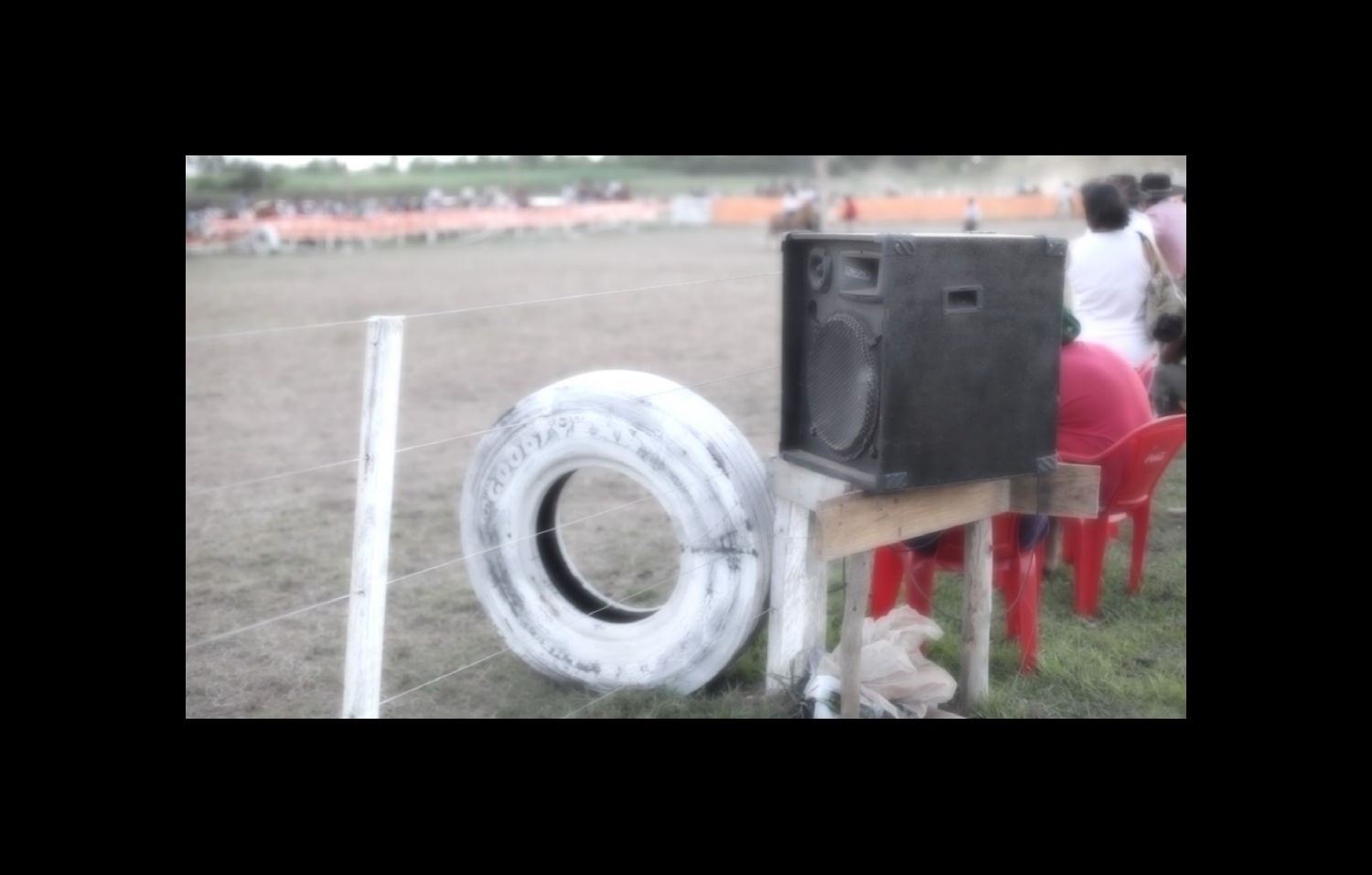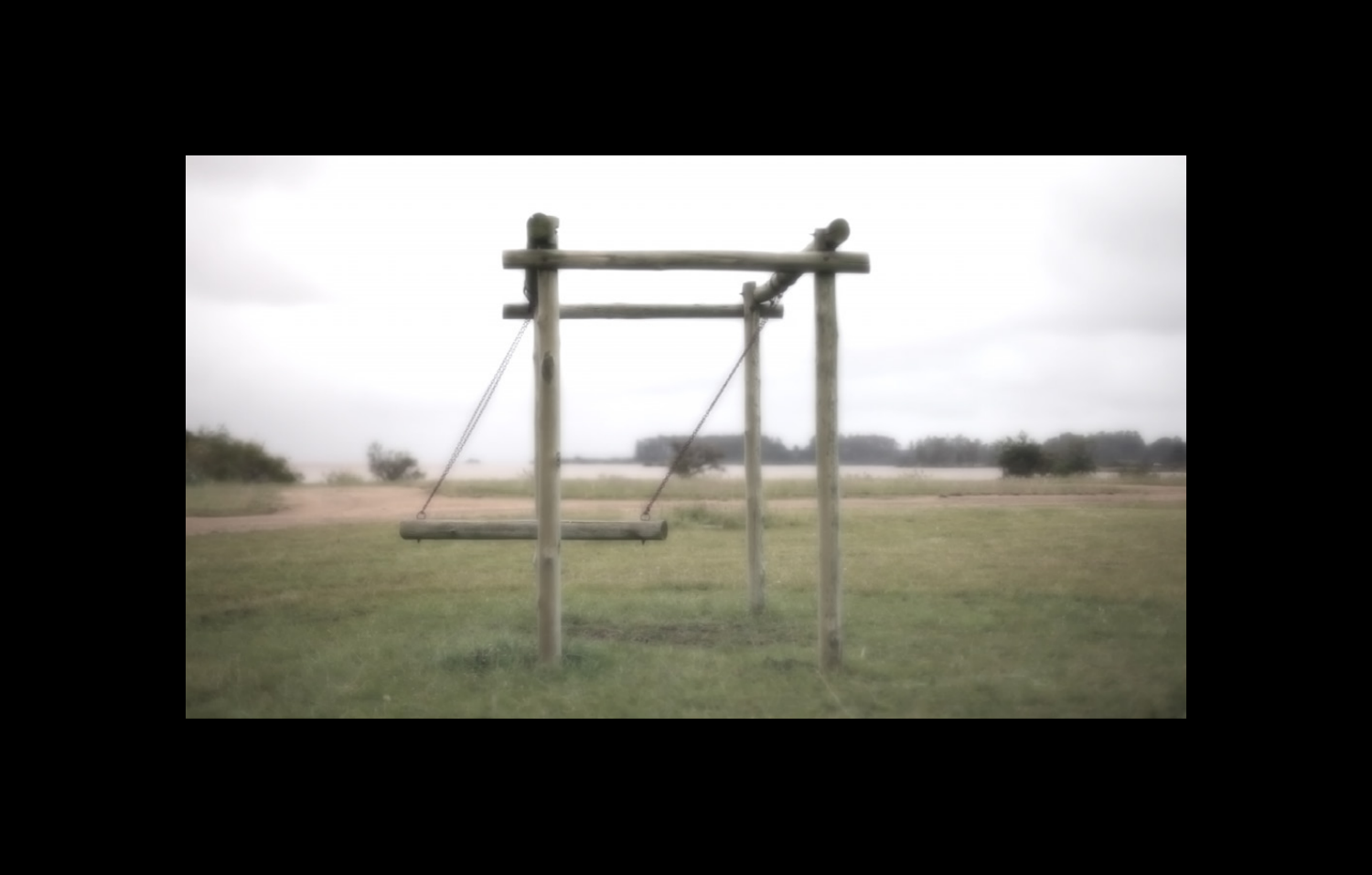